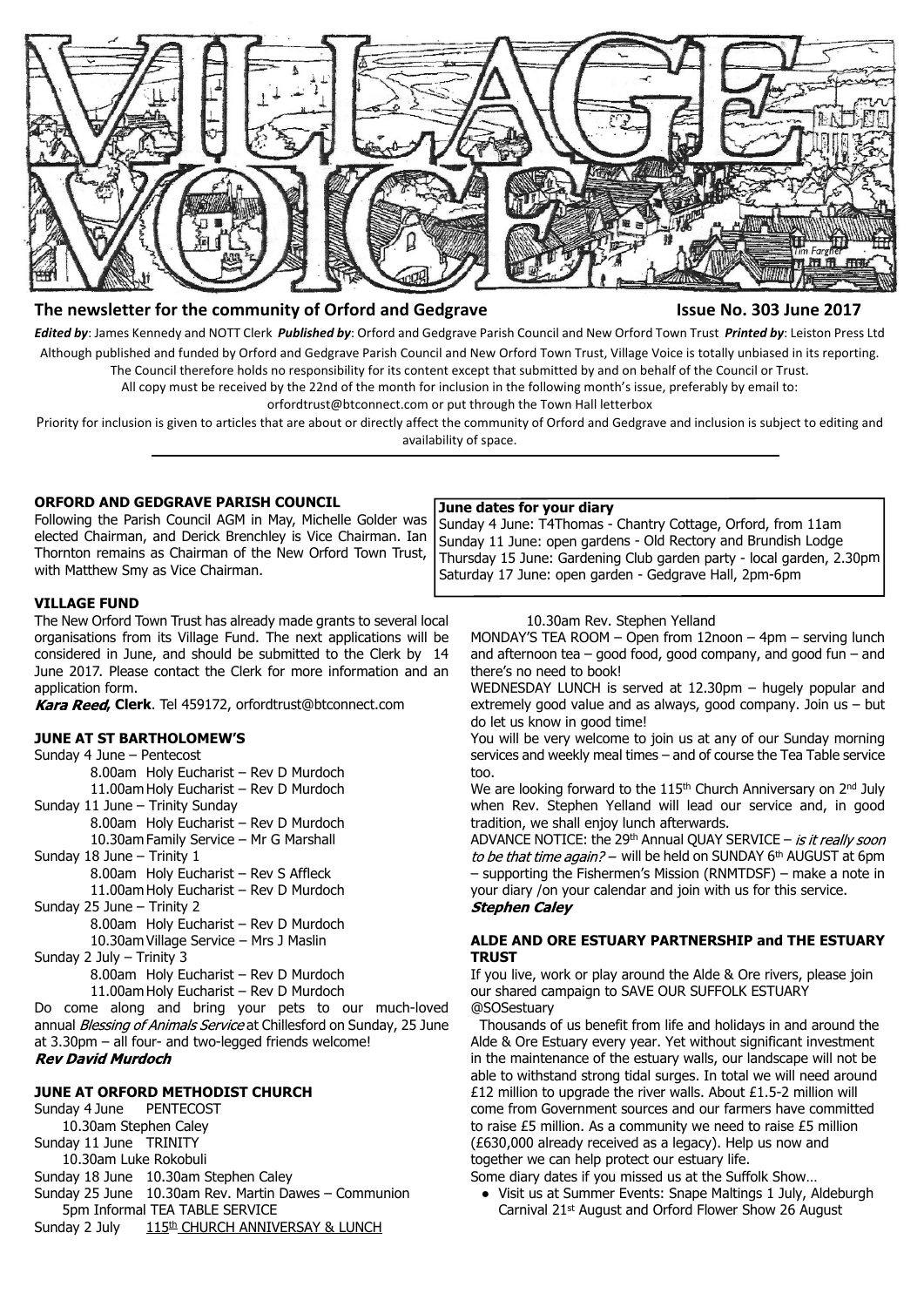- Saturday, 16 September 2017 Four Ferries charity bike ride: cycle across the four foot ferries of Harwich, Bawdsey, Butley and Walberswick on one day – details to follow on the website.
- Saturday, 14 October 2017 Launch of Fundraising Campaign – film shows in Aldeburgh and Orford – details to follow.
- Thursday, 23 November 2017 Don't miss Suffolk's biggest ever pub quiz: 'How Well Do You Know Suffolk?' From Thorpeness to Hollesley, 15 coastal pubs are participating in an inter-estuary Suffolk-themed pub quiz, each pub with a local 'celebrity' quiz master. Prizes, surprises and lots of fun. Book a table at your favourite pub and bring a team. The event is for everyone! Further information on our website in due course.

**Follow** @SOSestuary on Twitter for latest news on events and project progress.

**Tweet** us a photo of your favourite stretch to #MyEstuary

Gather friends together who love this estuary and organise events to help raise funds from your community.

Visit our website and see the flood cells most at risk if our river walls are not maintained.

**Please make a donation** via our website and help us protect the homes, jobs and future of the Alde & Ore Estuary. All proceeds go to the Alde and Ore Estuary Trust (Registered Charity No 1155115).

## **www.aoep.co.uk @SOSestuary**

## **ORFORD SPORTS & RECREATION CLUB**

The AGM of the club was held on Thursday, 11 May, and we welcomed Ian Thornton, Bradley Jones and Richard Mallett to the committee. Dawn Phillips has stood down as club secretary, but remains a committee member, so thank you Dawn for all your work. Mark Smy has now taken on the role as secretary, and can be contacted on 450358 or smy298@btinternet.com

## **Dates for this month are:**

- Saturday, 3 June live music from the Random Blues Company who will be playing from 9:00pm. £3 members, £5 non-members.
- Thursday, 8 June bike meet night from 6:00pm (remember that you do not have to have a bike to attend, it's worth it for the burger and chips alone!)
- Friday, 16 June Jimbo's Bingo from 8:00pm
- Saturday, 1 July Family Fun Day and Car Boot Sale on the recreation ground from 1:00pm until 5:00pm. Fun for all the family, Bouncy Castle, Giant Darts, Hoopla, Hook a Duck, Face Painting, Donkey Rides, Various Stalls and of course Car Boot, plus much more. To book a stall or car boot, call Darren Worne (Chairman) on 01394 450166. Charities free, or can make a donation if they wish!
- $\bullet$  Saturday, 1 July following on from the Fun day, Disco by the Ahrico Roadshow 7:30 pm onwards, £3 members / £4 non-members (under 16s free)

And as always, the club is open every Friday evening. Thank you for all your ongoing support.

## Mark Smy, OSRC Secretary 450358

## **ORFORDNESS LIGHTHOUSE VISIT DATES: Spring & Summer 2017**

Orfordness Lighthouse Trust volunteers will be opening the Lighthouse to visitors on the following dates:

- Sunday, 25 June
- Sunday, 30 July
- Sunday, 6 August
- Monday, 28 August (Bank Holiday Weekend)

To book your place and to join our mailing list, please email orfordnesslighthouse@gmail.com with the number in your party. Please see our website www.orfordnesslighthouse.co.uk for all the details including timing, ferry dues, visit advice etc. You can also follow us on Facebook and Instagram. We look forward to welcoming you!

# Lydia Finney, Orfordness Lighthouse Trust

## **ORFORD SAILING CLUB**

We will be offering 'Taster sailing sessions' which are open to anyone. Come and have some fun sailing! No experience is required, however children must be at least 8 years old and must be able to swim. These sessions are aimed at local families to create an opportunity to experience sailing without any future commitments. We charge £5 per session. Dates:

Wednesdays, 5pm-6.30pm: 7, 14, 21, 28 June, and 5 July Sundays, from 10.30am-12 noon: 25 June, 2 and 9 July Should you be interested please contact Sheena Barrow, email sheenabarrow@btinternet.com, 01394 450737

## **T4THOMAS**

Please come and join us at Chantry Cottage on Sunday, 4 June for T4Thomas – Orford's friendliest 'tea party', now in its 7th year. We start at 11am with bacon rolls, through a variety of lunches to afternoon teas and all the "cake" stops in between! Come along with your family and friends to eat, drink and enjoy yourselves and help support the care and education of children in rural Mozambique through the Thomas Marshall Education Fund. We are, of course, expecting a lovely sunny day but will have the marquee and gazebos in place as back up! Whatever the weather, we will be 'open for business' and look forward to seeing as many of you as possible! Just follow the red 'T4T' signs.

**Wendy & Guy Marshall (01394 450090)** 

# **OPEN GARDENS IN ORFORD**

## **ST. ELIZABETH HOSPICE'S GREAT GARDEN TRAIL**

Gedgrave Hall, Gedgrave Road. Garden Open Saturday, 17 June from 2-6pm, afternoon teas, in aid of the Hospice. Entry £6, children free. Dogs must be on leads.

## **NATIONAL GARDENS SCHEME**

On Sunday, 11 June 2017, the gardens at The Old Rectory, Rectory Road and at Brundish Lodge, High Street will be open for charity from 2pm to 5pm. Teas will be for sale at Brundish Lodge and the combined charge for both gardens is £5.00, children free.

 On Sunday, 2nd July 2017, the gardens at Gedgrave Hall and Green Lane House, both on Gedgrave Road, will be open from 11am to 5pm. Teas will be on sale at Gedgrave Hall. The combined charge for both gardens is £6.00, children free. Dogs must be on leads.

 The National Gardens Scheme supports many major charities and your visits to these gardens can help change lives as well as being an enjoyable experience.

## **GARDENING CLUB**

**Date:** Thursday, 15 June

**Topic:** Garden Party and Second Competition for Eric Mason Shield

**Venue:** A local garden not previously open to us

**Time:** 2.30 pm

In June each year the Gardening Club members enjoy an afternoon exploring a garden local to us all. This year it is one to which we have not previously been able to have access and is on a beautiful open site, with a wide variety of 'rooms' for us to explore and many interesting features both sculptural and in the plantings. There will be tea and cake to enjoy and a wide range (we hope!) of plants for sale. The second competition for the Eric Mason Shield will also be held – it is for a fragrant posy. Those coming must be members and so as we are now half way through the year, we are offering half price membership at  $E7.50$  for the rest of 2017.

 Do join and we will let you know where this very special garden is! Contact Polly as below.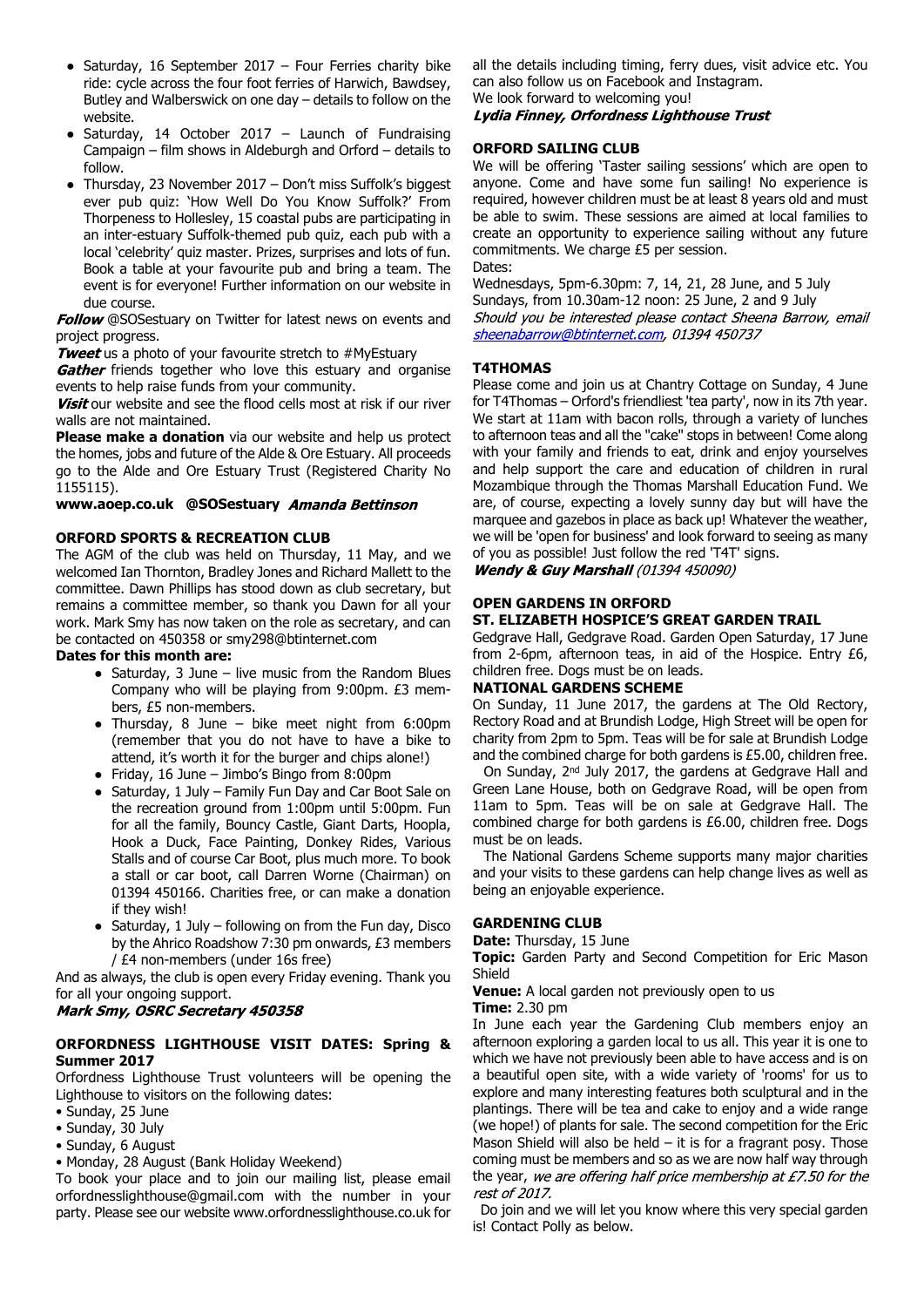## **The Perennial Mr Potter – The Life of a Suffolk Gardener by Bryan Thurlow**

Bryan, who has an interesting theatrical and BBC background, held us all in the grip of his story. He gave a passionate performance, interesting, informative and amusing. It comprised gardening tips interspersed with the story and amusing anecdotes. Did you know that cabbage leaves placed upside down draw the slugs overnight, then they are ready for 'dispatch' in the morning? He received a great ovation from our audience!

**Advance Notice: Coach Trip to Pensthorpe Natural Park and Gardens** (www.pensthorpe.com) Wednesday, 5 July 2017 departing Sudbourne/Orford at 8.45/9 am. At Pensthorpe there is a variety of gardens to enjoy including the Millennium Garden designed by world renowned Piet Oudolf, the Wave and Waveline Garden designed by Chelsea Gold Award-winner Julie Toll and the Wildlife Habitat Garden which is a haven for wildlife and rare wildfowl breeds. There are 750 acres linked with trails through ancient fenland meadows and woodlands, so ideal for walking if that's what you like! But if not, there are many benches to enjoy the views as well as walking and relaxing. There is a cafe and shop on site for refreshments or you can bring your own picnic of course!

Cost: £25 for the coach and garden entry

Contact: Polly Sharkey to reserve your place 01394 450959 creativefutures98@btinternet.com

Do come and bring your friends – everyone welcome! **Polly Sharkey** 

## **SUFFOLK OPEN STUDIOS – June Weekends 11 am – 5pm**

| 3/4 June<br>$10/11$ June | Sudbourne      | Ruth Seabrook (Printmaking)<br>Orford (Town Hall) Nicola Atchley (Printmaking) |
|--------------------------|----------------|--------------------------------------------------------------------------------|
|                          | Sudbourne      | Mable & Co (Tweed Weaving)                                                     |
|                          | (Bothy Yard &  | Annie Turner (Ceramics)                                                        |
|                          |                | Blacksmiths Forge)Steven Will (Ceramics)                                       |
|                          |                | Sudbourne Printmakers                                                          |
|                          | Sudbourne      | Ruth Seabrook (Printmaking)                                                    |
|                          | Chillesford    | Lisa Berry (Fine Art Painting)                                                 |
|                          |                | Toby Mayhew (Painting)                                                         |
| 17/18 June               | Sudbourne      | Ruth Seabrook (Printmaking)                                                    |
| 24/25 June               | Sudbourne Park | Mable & Co (Tweed Weaving)                                                     |
|                          |                | Annie Turner (Ceramics)                                                        |
|                          |                | Steven Will (Ceramics)                                                         |
|                          |                | Sudbourne Printmakers                                                          |
|                          | Sudbourne      | Ruth Seabrook (Printmaking)                                                    |
|                          | Chillesford    | Lisa Berry (Fine Art Painting)                                                 |
|                          |                | Toby Mayhew (Painting)                                                         |

Pick up a Directory for information or www.suffolkopenstudios.org We look forward to welcoming you.

## **BUTLEY MILLS STUDIOS: open weekend**

Saturday 24 and Sunday 25 June 2017, open 10am to 4pm – free entry.

 Two days of sculptures, paintings, prints and chatting to the artists at Butley Mills Studios, Mill Lane, Butley, Woodbridge, IP12 3PZ.

See our website: www.butleymillsstudios.org

## **CHARITY PIANO RECITAL BY JONATHAN RUTHERFORD 7.30pm on Saturday, 22 July 2017 at St Bartholomew's Church, Orford**

Music by Chopin, Schumann, Schubert, Rachmaninoff, and Beethoven's "Appassionata" Sonata; also, the Classic FM favourite "Farewell to Stromness" by Peter Maxwell Davies.

 Proceeds to be split between St Elizabeth Hospice and "Save Our Suffolk Estuary".

Tickets are £15 and £12 and available from snapemaltings.co.uk or tel 01728 687110.<br>Jacki Maslin

## **FITNESS & MOBILITY CLASSES IN ORFORD**

Are you as fit and mobile as you could be? Come to Bart's Hall in Broad Street, Orford and join our happy group where simple exercises improve your muscle strength, flexibility and balance. The class is run by a trained instructor. All ages welcomed. For more information: telephone Maggie Beale 450292

## **KING'S HEAD NEWS**

Well we have just passed the 3-year mark since we took over at The King's Head. Thank you for all of your support throughout this period.

 We hope you enjoyed the music from Peter Hepworth in May. It was a great evening had by all and we look forward to welcoming Peter back later in the year. We have no music booked for June but there is still plenty going on.

 A great start to our cricket season with a successful net practice and a game against Thorpeness Dolphin under the belt. Next up is Westleton White Horse at Sudbourne Hall Cricket Club on Tuesday, 13 June. If you would like to be considered for the squad please contact either Stuart Moss or myself – everyone is welcome.

 This month's quiz takes place on Sunday, 18 June at 8pm. Only £1 per head to enter and a wide and varied set of questions lay ahead.

 Let's hope the sun stays out and we look forward to seeing you in the pub and garden.

**Ian & Suzanne Ballantine**, thekingsheadorford@gmail.com

## **SUFFOLK DAY CELEBRATIONS, WEDNESDAY, 21 JUNE**

Are you looking forward to celebrating everything that is good about the County? Between 5.30pm and 8.00pm the celebrations will be taking place on the village green by Orford General Store and the garden of The King's Head. There will be a BBQ featuring Suffolk foods, stalls of local producers, local craft stalls, fun & games for children & adults, music, etc. With local organisations and businesses working together for a great night out for all of the family.

 If you are interested in having a stall at this event, please contact us to arrange.

Ian & Suzanne Ballantine 01394 450271

## **ST PETER'S FESTIVAL AT BLAXHALL**

Flower festival at Blaxhall (IP12 2DW) on 1 & 2 July 2017 (11am-4pm daily)

- Flowers and music in the church
- Art exhibition in the village hall
- All-day refreshments (lunches and teas)
- Children's activities
- Local interest displays
- Plant and produce stall
- Free entry

## Miranda Barclay

## **HOSPICE'S BIG, BUBBLY EVENT IS BACK FOR 2017**

After last year's success, St Elizabeth Hospice is bringing back its highly popular family event, Bubble Rush, this August. Bubble Rush is a fun-filled, foamy 5k walk or run that will see people of all ages getting covered in colourful bubbles this summer in aid of the local charity.

 On Sunday, 13 August, hundreds of people will run, walk, dance or skip around a 5km route at Christchurch Park. The route will feature four 'bubble stations' which each have different coloured bubble cannons, covering you in safe, frothy foam!

 Catherine Sheppard, St Elizabeth Hospice's events and challenges fundraiser, said: "Last year was the hospice's first ever Bubble Rush and the event was a huge success, with more than 1,500 local people taking part and getting covered in colourful bubbles all for a good cause! Bubble Rush is an ideal event to take part in with your family, friends or co-workers as it's